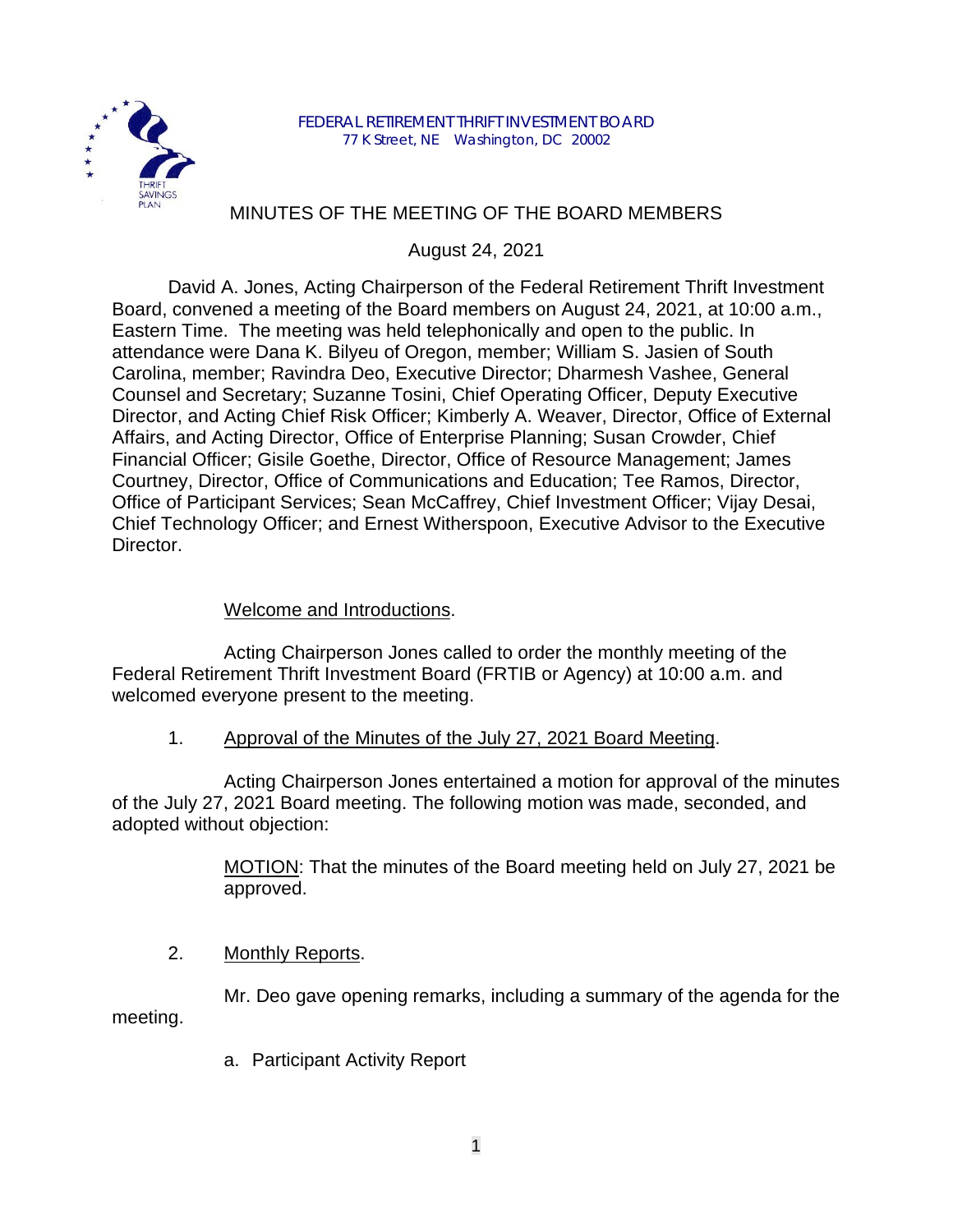Mr. Ramos reviewed the monthly Participant Activity Report. See "[Thrift](https://www.frtib.gov/pdf/minutes/2021/August/MM-2021Aug-Att1.pdf) [Savings Fund Statistics](https://www.frtib.gov/pdf/minutes/2021/August/MM-2021Aug-Att1.pdf) July 2021" (attached). Mr. Ramos reported that the participation rate is on track to surpass the historically high annual participation rate of 93.5 percent for FERS and 71.8 percent for Uniformed Services set in 2020.

Hardship withdrawals trended down by around six percent this month and the total projected volume for 2021 is about three percent lower than in 2020.

#### b. Investment Performance Report

Mr. McCaffrey reviewed the monthly investment performance report. See "July 2021 Performance Review [– G, F, C, S, I, and L Funds](https://www.frtib.gov/pdf/minutes/2021/August/MM-2021Aug-Att2.pdf)" (attached). Mr. McCaffrey noted that for July, BlackRock's performance for the F Fund outperformed the Fixed Income Index by three basis points, primarily because of securities lending. BlackRock's performance for the C and S Funds was in line with returns of the Large Cap Index and the Small Mid Cap Index, respectively. BlackRock's performance for the I Fund lagged the international index by three basis points primarily resulting from futures mis-tracking.

State Street's performance for portions of the F, C, and S Funds was in line with their respective indices.

Regarding the July markets, Mr. McCaffrey reported that despite concerns about the economic recovery resulting from surging cases of COVID, many investors drew confidence from healthy corporate earnings and the belief that inflationary pressures will be transitory. The large cap-focused C Fund held gains while small capitalization stocks did not do as well, which caused the S Fund to fall. The I Fund was ahead slightly, helped by a modestly weaker U.S. dollar. Lower rates on Treasury notes and bonds contributed to the F Fund's gain. All the L Funds rose in July.

BlackRock's year-to-date performance for the F Fund was ahead of the Fixed Income Index by 17 basis points, primarily due to securities lending. Its performance for the C Fund was in line with the Large Cap Index. For the S Fund, BlackRock exceeded the Small Mid Cap Index by eight basis points, primarily resulting from securities lending. Performance for the I Fund was ahead of the International Index by 15 basis points, primarily due to tax advantage.

For the current month through Monday, August 23, returns are mixed. The C Fund is up 2.03 percent. The S Fund is down 0.47 percent and the I Fund has gained 0.93 percent. The F Fund had a small loss of 0.09 percent while the G Fund is ahead by 0.08 percent.

Participation in the L Funds continued to increase, driven largely by automatic enrollment of new participants. As of July 31st, over three million TSP participants had at least some assets in the L Funds, a group representing about 48 percent of the TSP participant population. Additionally, over 1.9 million participants, or 30 percent of the population, invested 100 percent of their assets in the L Funds.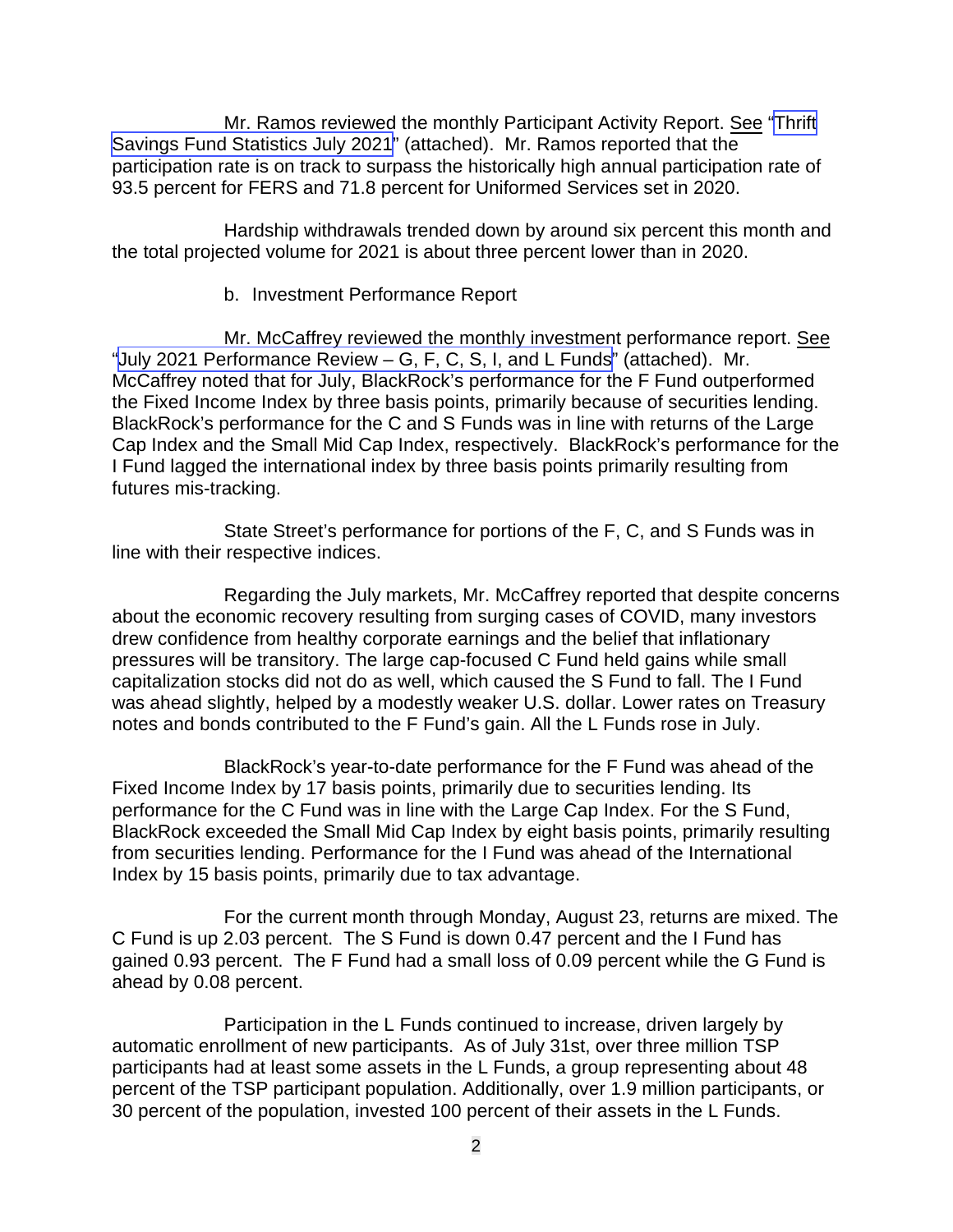Mr. McCaffrey concluded by reporting that net interfund transfers resulted in an inflow of almost 1.5 billion dollars to the G Fund and an outflow of about 2.4 billion dollars from the S Fund, most likely in response to small cap market movement. Interfund transfers continued to be the exception, not the norm, in July with only about two percent of participants moving assets between funds.

Acting Chairperson Jones pointed out that, in looking at the 10-year view of the asset allocation, the Agency's education efforts and change to defaulting new contributions to the L fund have contributed to growth in participant equity assets, as the overall investment in the G fund has decreased over time.

### c. Legislative Update

Ms. Weaver reported that the Senate is not in session. The House is in session and will potentially vote on the budget resolution that would allow them to do reconciliation on infrastructure and other issues.

At the beginning of August, the President announced his intention to nominate four individuals to the Board. The formal transmission of those nominations will occur September 13th when the Senate reconvenes.

### 3. Quarterly Metrics Report.

Dorothy De Luz, Office of Enterprise Planning, reported on the FY 2021 third quarter key performance indicator results. See "[FY21 3rd Quarter Board Metrics](https://www.frtib.gov/pdf/minutes/2021/August/MM-2021Aug-Att3.pdf) [Report](https://www.frtib.gov/pdf/minutes/2021/August/MM-2021Aug-Att3.pdf)" (attached). The metric for Strategic Goal B is the best places to work ranking, which is based on results from the Federal Employee Viewpoint Survey. The metric showed improvement from the prior year and met the minimum required performance level of ranking within the top half of all small agencies, continuing the gradual climb in positive employee responses that we have seen over the last three years.

Under Strategic Goal C, the Agency received the investment confirmation receipt for the F, C, S, and I Funds late three days this quarter due to a coding error, training of a new employee, and a software issue. None of these delays impacted the actual investments.

In Strategic Goal D, the FERS full matching contribution rate continued to increase to 80.1 percent, meeting its desired target. The upward trend is expected to continue due to the five percent default contribution rate. Ms. De Luz explained that the TSP's full matching rate is higher than industry norms. While matching profiles vary between plans, industry data indicates that 66 percent of defined contribution participants contribute enough to receive the full allocation of their matching funds. Also, the TSP's FERS and Blended Retirement System participation rates, at over 94 percent, are significantly higher than the industry average of 84 percent and remain even higher when only comparing to plans with an automatic enrollment feature, for which the industry average is 92 percent.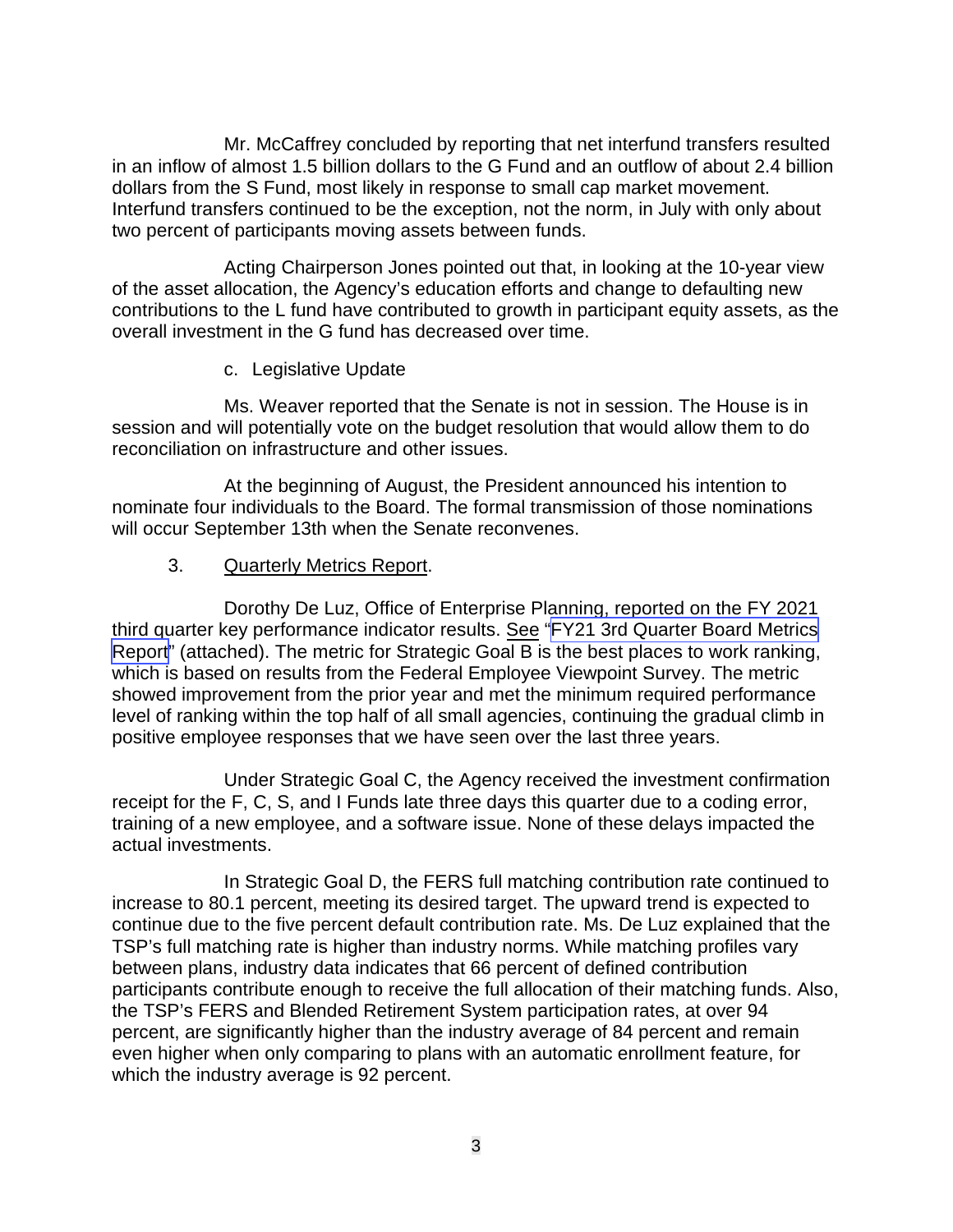#### 4. Fiscal Year 2022 Budget Review and Approval.

Ms. Crowder began by reporting on fiscal year 2021 in review. See "[Annual Budget Presentation, FY21 Review](https://www.frtib.gov/pdf/minutes/2021/August/MM-2021Aug-Att4.pdf) and FY22 Proposal" (attached). In fiscal year '21, Agency activities focused on strategic priorities that were executed against the budget of 498.4 million dollars. This included advanced procurements for POMP, such as the new participant services contract (Converge), the internal Financial Systems Modernization effort (FSM), Managed Security Services (MSS), and Agency IT Services (AITS).

In looking at operational highlights, the Plan has handled approximately 466,000 forms, answered 2.6 million calls, and mailed more than 17.5 million pieces of communication materials to stakeholders. It also processed roughly 96.6 million contributions totaling 24.3 billion dollars for 6.3 million participants and beneficiaries. Converge was awarded in November of 2020 and is on track to be fully implemented in the summer of 2022. The Agency entered into an interagency agreement in June 2020 with the Department of the Interior to handle internal agency financial, contracting, and travel systems, and implementation is expected to be completed in January of 2022. The Agency entered into an interagency agreement with the Department of Justice to provide a security operation center as a service, with full implementation planned for January of 2022. Finally, the solicitation for Agency IT Services will be issued this year with implementation expected in 2022.

Ms. Crowder reported several other notable accomplishments from FY21, including seamlessly providing services to participants during a global pandemic while also supporting Agency employees; increasing the default deferral rate for automatically enrolled participants from three percent to five percent to ensure they receive full matching contributions; implementing Plan changes under the CARES Act and SECURE Act; and testing a variety of outreach strategies, informed by the Agency's social scientists, to improve retirement outcomes for participants. This outreach resulted in an estimated 77,000 participants having more than 220 million dollars more in their TSP accounts.

Ms. Crowder went on to report that the budget grew to a high of 498.4 million dollars in fiscal year 2021; however, fiscal year 2022 starts a relatively flat and downward trend in the budget. She noted that TSP participants are only charged what the Agency actually expends, so the Agency is very prudent in spending the money the Board has approved.

Mr. Deo presented the FY22 budget proposal. He reported that given the enormous progress the Agency has made in technology and cybersecurity in the past five years, the focus for the next five years will shift to improving participant retirement outcomes, providing top-tier services, functioning as a high-performing Agency, and successfully transitioning to a managed services operating model. As Member Jasien noted, technology and cybersecurity will always be a focus as well.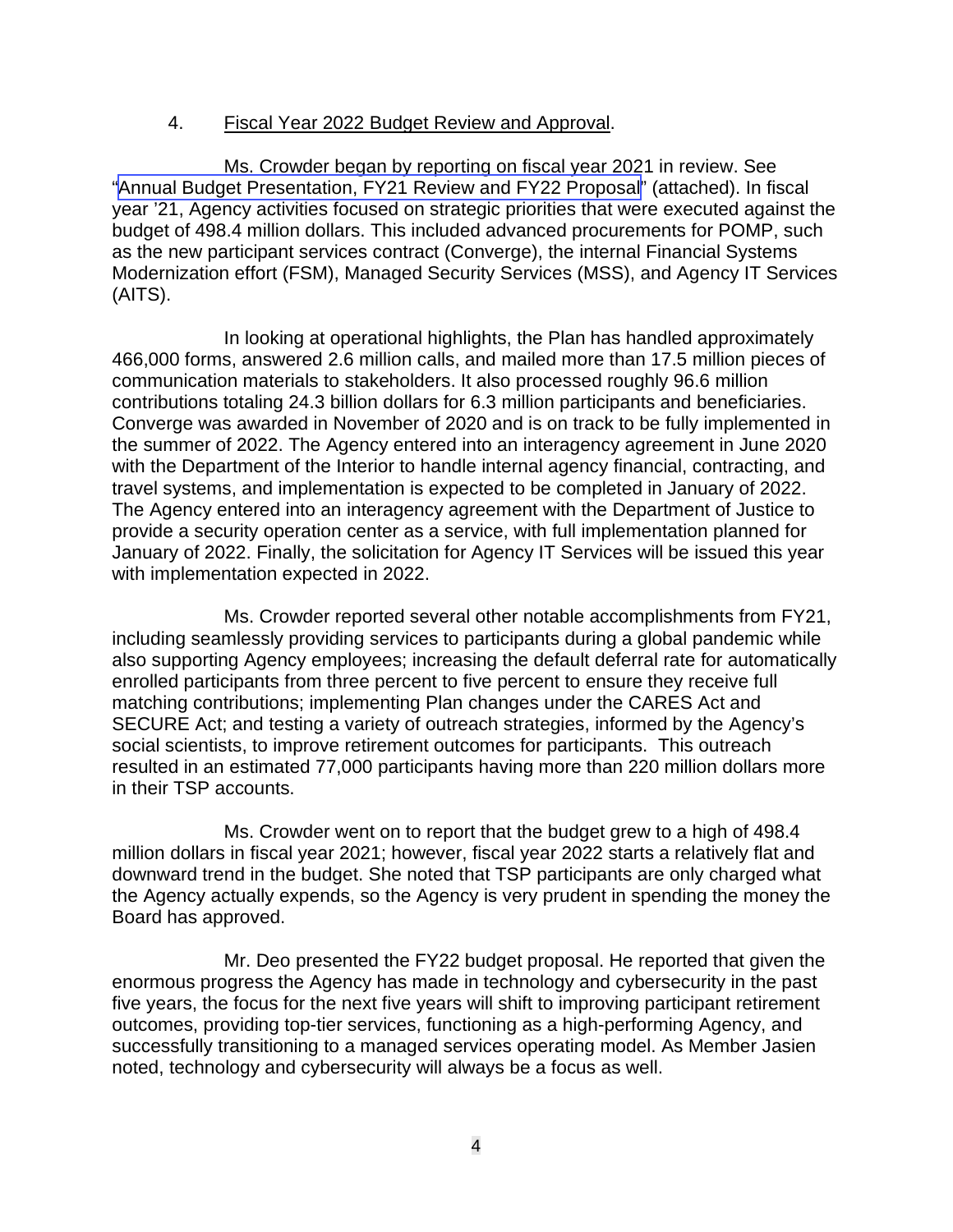The Agency's primary goal for FY22 is to fully implement Converge, FSM, MSS, and AITS. The managed services operating model will be new for the Agency, so leadership will focus on transitioning Agency staff to the new model while running the Plan seamlessly for participants.

Mr. Deo indicated that the budget request of 496.8 million dollars for FY22 is essentially the same as the previous year because it is a continuation of the same work. In FY23, when the operating model transition is complete, the Agency expects the budget to decline. Moving forward, as a result of these projections, the Agency estimates a gross expense ratio of 6.8 basis points, and that expense ratio will fall next year to 6.2 and then to 5.6. By fiscal year 2024, the Agency expects the expense ratio to be below five basis points.

Acting Chairman Jones entertained a motion for approval of the FY 2022 Budget of 496.8 million dollars. The following motion was made, seconded, and adopted without objection:

MOTION: That the FY22 budget be approved.

5. Participant Satisfaction Survey.

Ms. Weaver introduced Stephen Huber, Deputy Director of the Office of Enterprise Planning. She informed the Board that the Participant Satisfaction Survey was previously conducted every two to three years but will be conducted annually going forward.

Mr. Huber reported that the satisfaction survey is intended to gauge TSP participant satisfaction with current plan features and to help the Agency better understand interest in potential new offerings.

The Agency sent just over 36,000 surveys and had around 5,000 completed responses for an overall response rate of 15 percent. This response rate is an increase of one percent from last year. The overall satisfaction rate for 2021 was 89 percent. Overall satisfaction levels have remained above 87 percent for the past five years.

The Agency measured overall satisfaction by asking participants how likely they were to recommend the TSP to a friend or eligible colleague. A Net Promoter Score (NPS) between 0 and 30 indicates good performance; 30 to 70 indicates great performance; and above 70 is regarded as world class service. Overall, 86 percent of our participants would be likely to recommend the TSP with more than half of our participants being very likely to recommend the TSP. Overall satisfaction with most aspects of the TSP remained stable from 2020. Account security, the annual account statement, and Plan information on tsp.gov remained the highest rated aspects of satisfaction, while the ability to transfer money into or out of the TSP remained the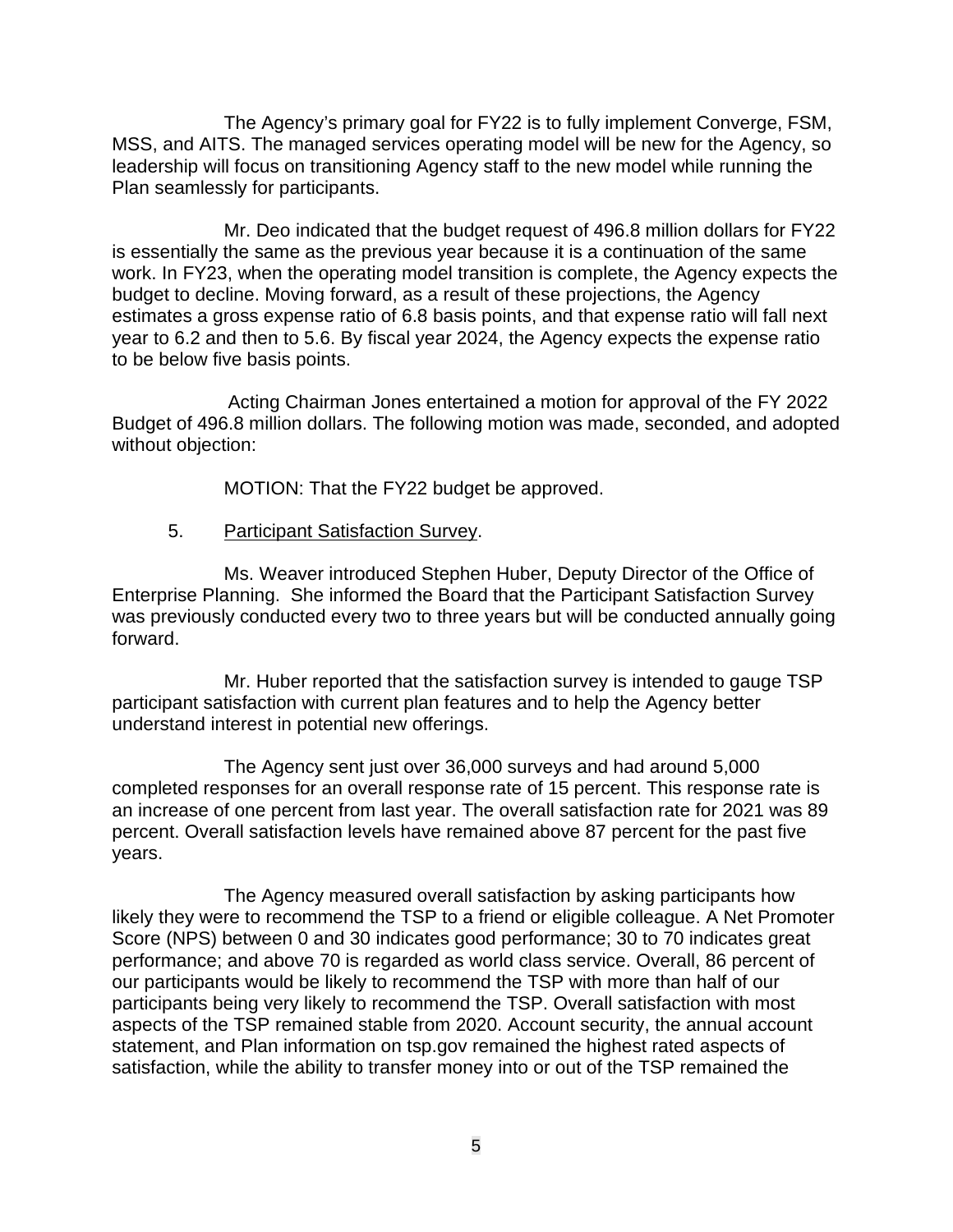lowest rated aspects. Mr. Huber reported that the survey continues to show that people who contribute more than five percent are the most satisfied with the TSP.

The Agency asked participants who had not begun to make withdrawals yet what option they were likely to use. Participants indicated that they were likely or extremely likely to use reoccurring specified payments followed by partial payments and life expectancy installments as the top three plan choices, with transfers, annuities, and full withdrawals as the bottom three choices. The participants who had already begun withdrawing from the TSP were asked what options they were actually using. Their withdrawal choice preferences are similarly ranked; however, more participants think they will transfer, buy an annuity, or take a full withdrawal than actually do. Six out of 10 participants plan to keep their money in the TSP after retirement.

Regarding participants' perceptions of fees paid to the TSP, only 40 percent of survey respondents had an opinion. Of the 40 percent who had an opinion about fees, about three-quarters of participants think the TSP's fees are among the lowest. However, Uniformed Service participants are more likely to think the TSP's fees are higher than industry standards.

Nearly half of all participants said they have other qualified retirement plans such as an IRA or other 401(k) plans outside of the TSP and nearly half of all participants say they had not considered and did not know that they had an option to roll those funds into the TSP.

Participants were asked which channels of communication were most useful. More than 95 percent of participants found tsp.gov to be useful and 90 percent rated secure emails, messaging and live Thriftline interactions as useful. With regard to potential new offerings, the vast majority of participants are likely to use a tool to help them with retirement draw down, a statement which combines all federal retirement benefits, and individually tailored modeling tools. Sixty-two percent of participants are likely to use a mobile app, 52 percent would be likely to convert their traditional TSP balances to Roth, and over half would use other potential offerings.

Participants were asked if they desire to designate individual funds when requesting interfund transfers, loans, or withdrawal transactions. An overwhelming majority of participants who responded to this question want the ability to designate individual funds for these transactions with roughly three-quarters of participants strongly desiring these features.

When participants were asked what the TSP could do better, the answers were consistent with 2020: better instructions and information, easier account access, and more investment options, as well as providing investment advice and retirement planning.

Mr. Huber summarized the overall recommendations gleaned from the survey. In the area of participant engagement, Uniformed Service participants have an